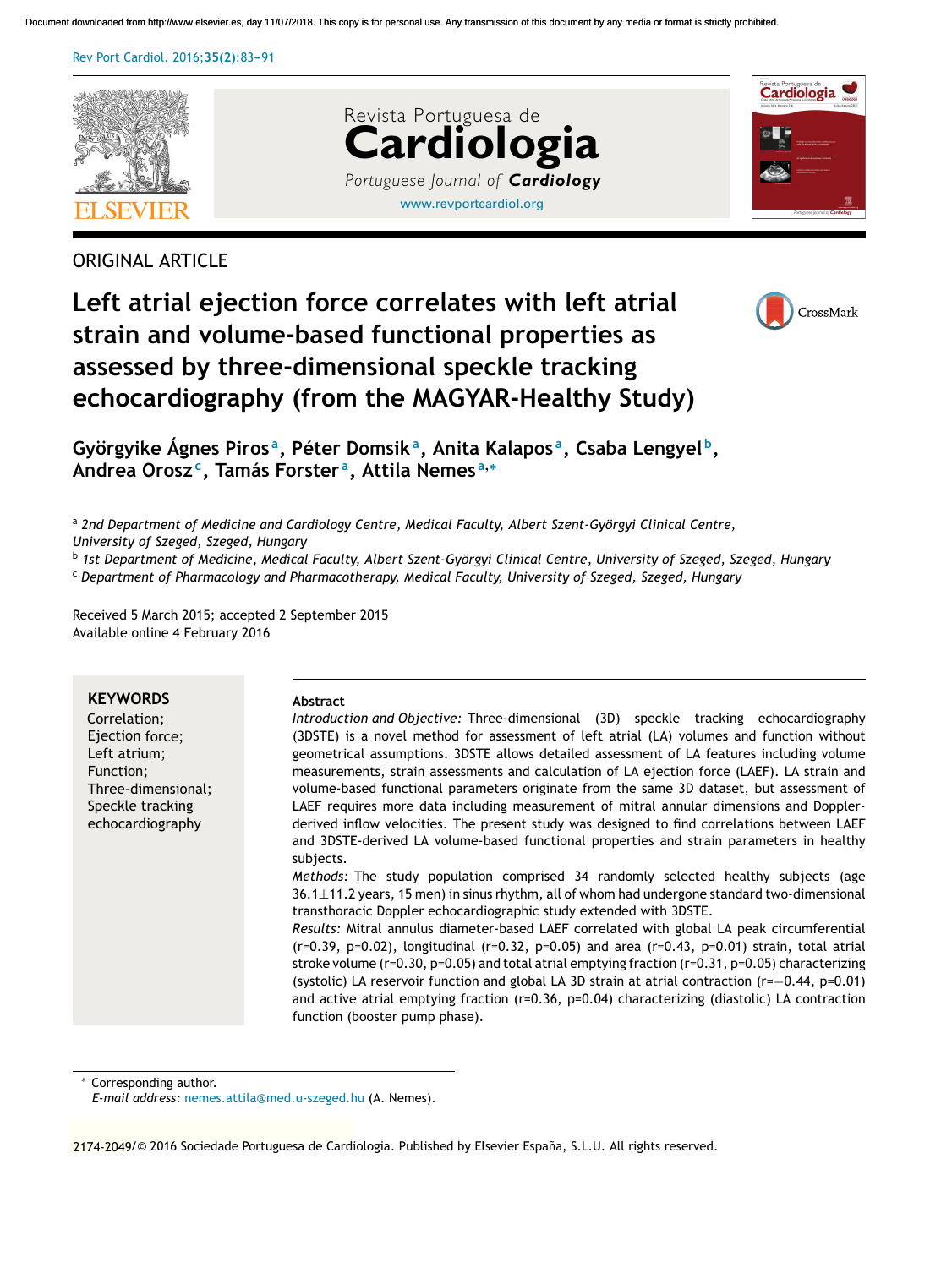*Conclusions:* Complex LA functional assessment can be provided by 3DSTE, including calculation of LAEF and volume-based and strain functional properties, with significant correlations between these parameters.

© 2016 Sociedade Portuguesa de Cardiologia. Published by Elsevier España, S.L.U. All rights reserved.

## **PALAVRAS-CHAVE**

Correlação; Forca de ejecão; Aurícula esquerda; Funcão: Tridimensional; Ecocardiografia de *speckle tracking*

**Forc¸a de ejec¸ão correlacionada com pressão auricular esquerda e propriedades funcionais de volume conforme avaliado na ecocardiografia tridimensional de** *speckle tracking* **(Estudo MAGYAR)**

#### **Resumo**

*Introduc¸ão e objetivos:* A ecocardiografia tridimensional (3D) com *speckle tracking* (E3DST) é um novo método para avaliação do volume e da função da aurícula esquerda (AE) sem pressupostos geométricos. A E3DST permite a avaliação detalhada das características da AE, incluindo as medições volumétricas, as avaliações da pressão e o cálculo da força de ejeção da AE (FEAE). A forca da AE e os parâmetros funcionais baseados no volume são provenientes dos mesmos dados 3D, mas a avaliação da FEAE requer mais dados incluindo a medição das dimensões do anel mitral e das velocidades do fluxo derivado do Doppler. Este estudo foi concebido para encontrar correlações entre a FEAE e a E3DST derivadas das propriedades funcionais baseadas no volume da AE e nos parâmetros de pressão em indivíduos saudáveis.

*Métodos:* Este estudo incluiu 34 indivíduos saudáveis selecionados aleatoriamente (36,1 ± 11 anos, 15 homens) em ritmo sinusal, submetidos a estudo ecocardiográfico Doppler bidimensional transtorácico padrão associado a E3DST.

*Resultados:* A FEAE no anel mitral baseada no diámetro correlacionada com o pico global da AE circunferencial (r = 0,39, p = 0,02), longitudinal (r = 0,32, p = 0,05) e área (r = 0,43, p = 0,01) força, volume arterial total de acidente vascular cerebral ( $r = 0,30$ ,  $p = 0,05$ ) e fração auricular total de esvaziamento ( $r = 0.31$ ,  $p = 0.05$ ) caracterizando a função de reservatório da AE (sistólica) e a força 3D da AE na contração auricular (r = 0,44, p = 0,01) e fração auricular de esvaziamento ativa (r = 0,36, p = 0,04) caracterizando a função da contração da AE (diastólica) (fase da bomba de reforço).

Conclusões: A E3DST podia providenciar a avaliacão funcional complexa da AE incluindo o cálculo da FEAE e das propriedades funcionais baseadas no volume e na força com correlações significativas entre estes parâmetros.

© 2016 Sociedade Portuguesa de Cardiologia. Publicado por Elsevier España, S.L.U. Todos os direitos reservados.

#### **Introduction**

Three-dimensional (3D) echocardiography coupled with speckle tracking capability is a novel approach that may become a powerful methodology for the assessment of left atrial (LA) volumes and function without geometrical assumptions. $1,2$  Despite basic differences, volumetric real-time 3D echocardiography (RT3DE) and strain-based 3D speckle tracking echocardiography (3DSTE) were found to be comparable, reproducible and interchangeable for quantification of LA dimensions and functional properties.<sup>3</sup> It is well known that LA function in the cardiac cycle is a complex process that includes storing of pulmonary venous return during left ventricular (LV) contraction and isovolumetric relaxation in systole (reservoir function), transfer of blood passively into the LV in early diastole (conduit function), and active contraction at late diastole (booster pump function).<sup>4</sup> In earlier studies 3DSTE was used for detailed assessment of all LA features including volume measurements,  $5-9$  strain assessment<sup>7-11</sup> and calculation of LA ejection force (LAEF).<sup>12</sup>

LA strain and volume-based functional parameters originate from the same 3D dataset, but assessment of LAEF requires more data including measurement of mitral annular dimensions and Doppler-derived inflow velocities. However, the relationship between these functional properties has never been assessed. Therefore, the present study was designed to find correlations between LAEF and LA volume-based functional properties and strain parameters in healthy subjects.

## **Patients and methods**

#### **Patient population**

The study group consisted of 34 healthy subjects (mean age: 36.1±11.2 years, 15 men) in sinus rhythm. None had known disease or any factor which could theoretically affect the results. Data on these subjects were taken from the MAGYAR-Healthy study (Motion Analysis of the heart and Great vessels bY three-dimensionAl speckle tRacking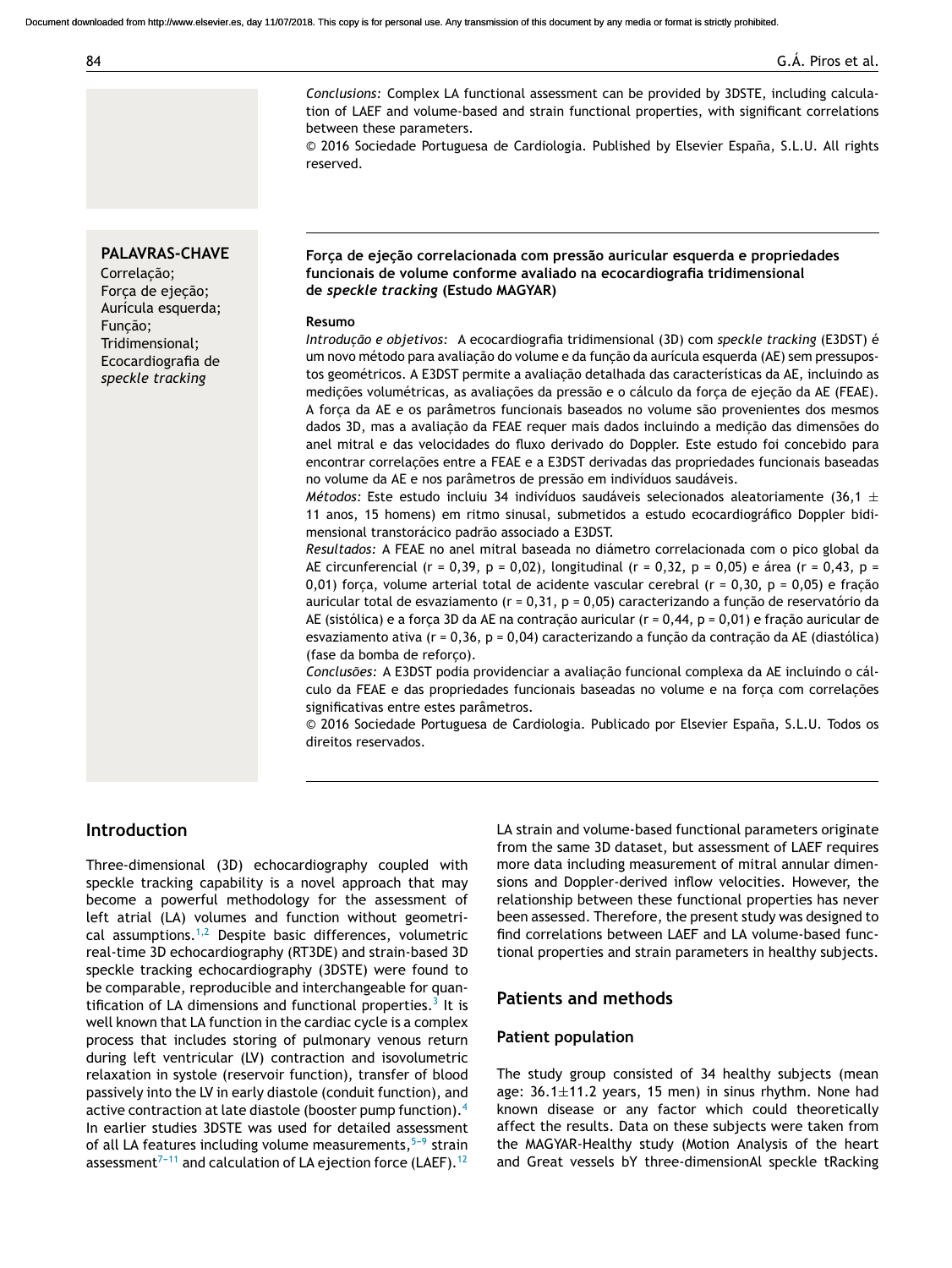

**Figure 1** The three-dimensional echocardiographic dataset is displayed in apical 4-chamber (A) and 2-chamber views (B) and three short-axis views in the basal (C3), mid-atrial (C5), and superior (C7) regions, respectively. Three-dimensional LA cast (D), LA volumetric data, ejection fraction (EF) (E) and global peak longitudinal strain (white arrow) and global longitudinal strain at atrial contraction (dashed arrow) (F) are also presented. LA: left atrium; LV: left ventricle; RA: right atrium; RV: right ventricle.

echocardiography in Healthy subjects) with the aim of clarifying the diagnostic and prognostic significance of 3DSTE-derived volume, strain, rotation and dyssynchrony parameters in healthy volunteers. Informed consent was obtained from all subjects. The study protocol conformed to the ethical guidelines of the 1975 Declaration of Helsinki and was approved by the local human research ethics committee.

## **Three-dimensional speckle tracking echocardiography**

All 3DSTE studies were performed with a Toshiba Artida echocardiograph (Toshiba Medical Systems, Tokyo, Japan) using a 1-4 MHz PST-25SX matrix phased-array transducer.<sup>2</sup> Acquisition of a full-volume 3D dataset required smaller wedge-shaped subvolumes from six consecutive cardiac cycles obtained during a single breathhold, which were then combined to provide the larger pyramidal 3D volume. LA quantification was performed using 3D Wall Motion Tracking software, version 2.7 (Toshiba Medical Systems, Tokyo, Japan). The 3D datasets were displayed in five different cross-sections comprising apical 2- (AP2CH) and 4-chamber (AP4CH) views and three standard short-axis

views at different LA levels from the base to the apex. The orientation of the long axis of the AP2CH and AP4CH views was determined by positioning the main axis line to pass near the center of the LA cavity. The three short-axis views were defined by positioning the lines in AP2CH and AP4CH views at each level perpendicular to the LA long axis. The LA cavity was traced on the endocardium in AP2CH and AP4CH views starting at the edge of the septal mitral annulus (at the origin of the anterior mitral leaflet), then markers were placed in a counterclockwise rotation around the LA to the lateral mitral valve ring (to the origin of the posterior mitral leaflet). The LA epicardial border was manually adjusted. After detection of boundaries at the end-diastolic reference frame, wall motion tracking was then automatically performed through the entire cardiac cycle. A 3D cast together with volumetric and functional parameters of the LA were then generated (Figure 1).

## **Three-dimensional speckle tracking echocardiography for left atrial volume measurements**

From the 3D model of the LA, maximum LA volume (at end-systole, largest LA volume before mitral valve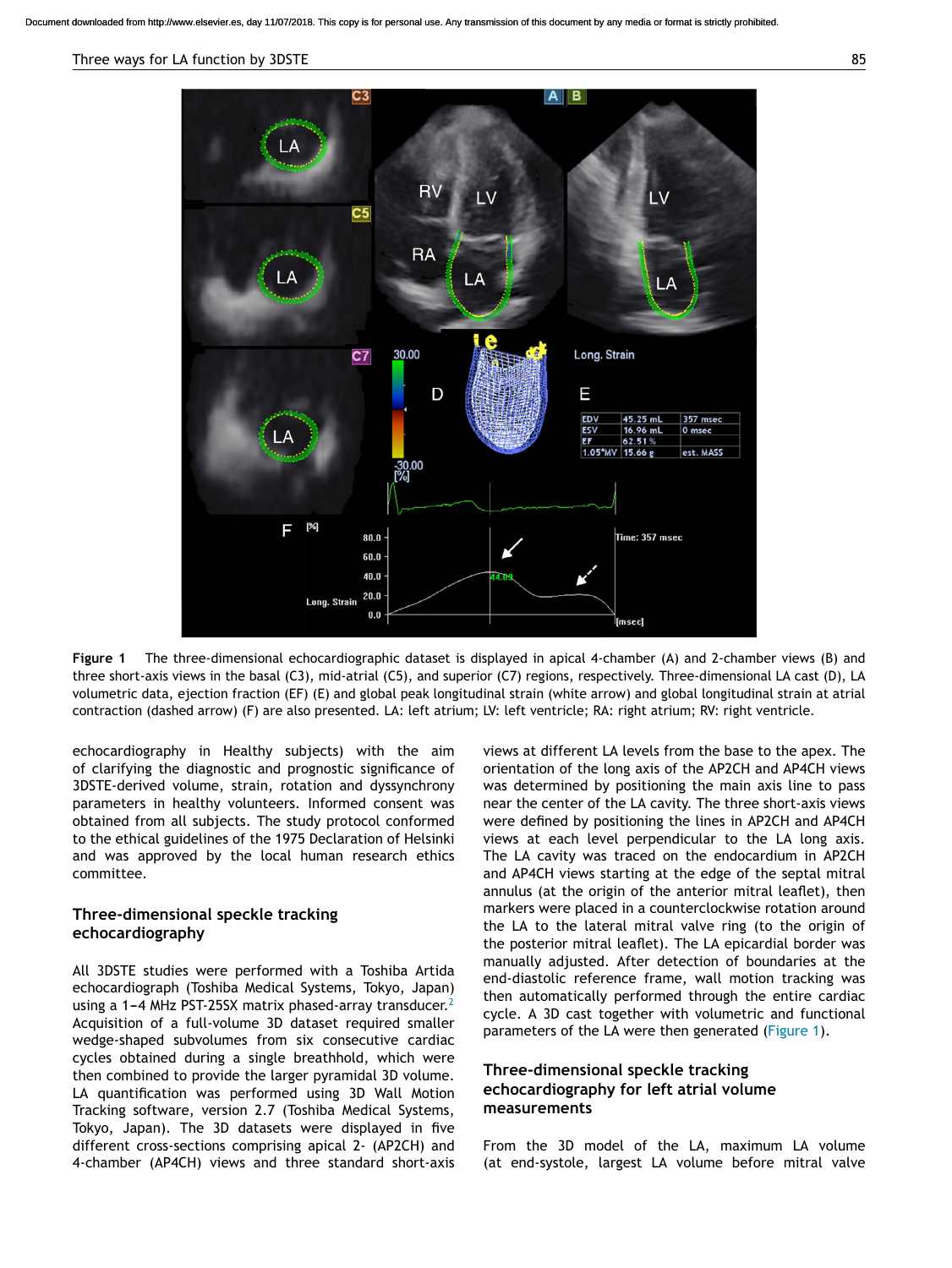

**Figure 2** From the three-dimensional echocardiographic dataset, the mitral annulus (MA) can be obtained by optimizing crosssectional planes in apical 4-chamber (A) and 2-chamber (B) views, demonstrating an optimal MA image on cross-sectional view (C7). Using Doppler-derived mitral inflow peak A wave velocity, the left atrial ejection force (LAEF) can be calculated. E and A: Dopplerderived mitral inflow velocities; LA: left atrium; LV: left ventricle; MA: mitral annulus; RA: right atrium; RV: right ventricle.



**Figure 3** Interobserver (upper graphs) and intraobserver (lower graphs) agreements and correlations for measuring end-diastolic mitral annulus diameter by three-dimensional speckle tracking echocardiography are presented. 3DSTE: three-dimensional speckle tracking echocardiography; MAD: 3DSTE-derived mitral annulus diameter; obs: observer.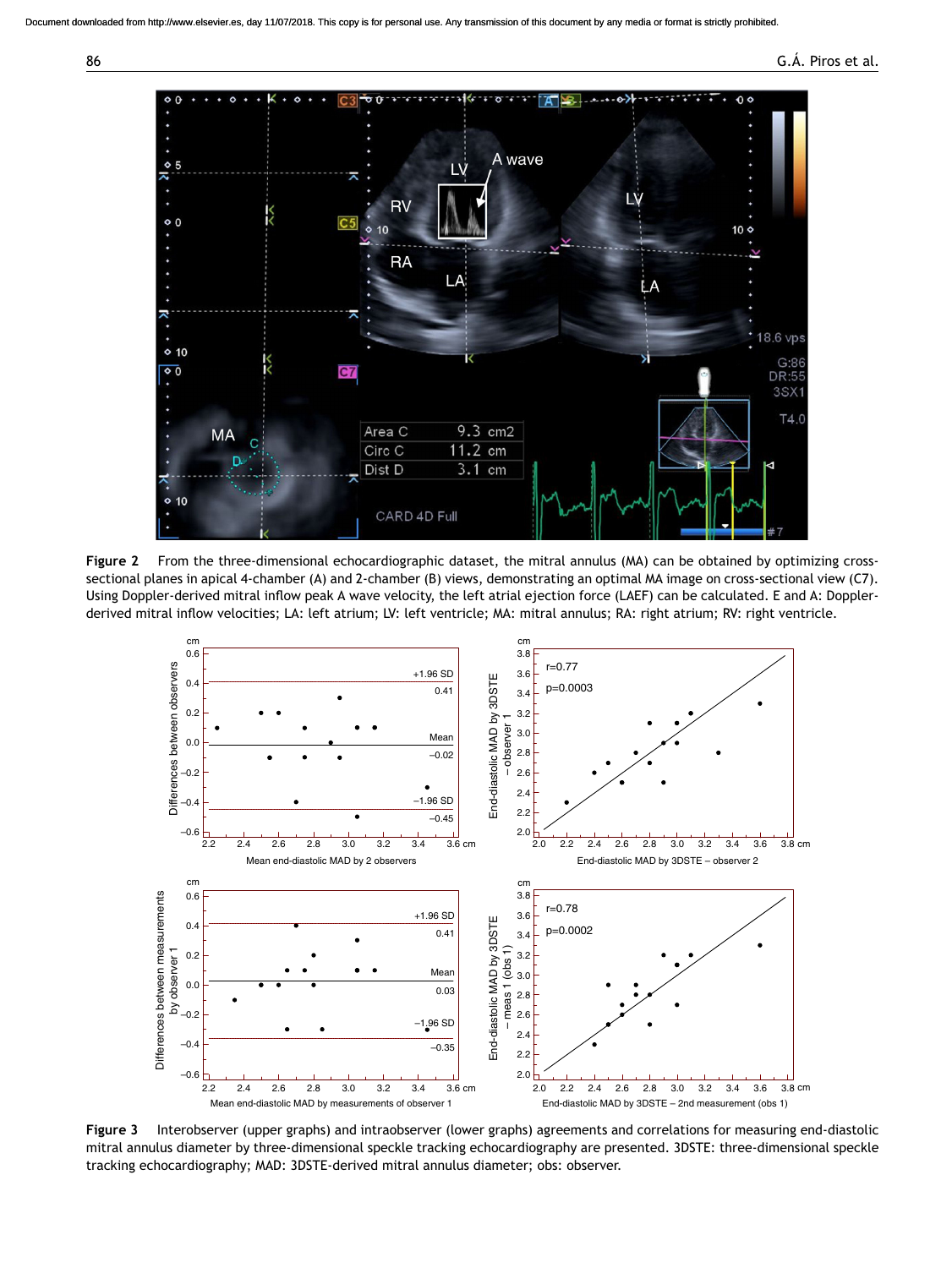#### Three ways for LA function by 3DSTE 87

opening  $[V_{max}]$ ), minimum LA volume (at end-diastole, smallest LA volume before mitral valve closure  $[V_{min}]$ ) and LA volume before atrial contraction (at time of P wave on ECG  $[V<sub>preA</sub>]$ ) were calculated (Figure 1).<sup>5-9</sup> To characterize the reservoir, conduit and active contraction phases of LA function, stroke volumes (SV) and emptying fractions (EF) were measured from the three volumes using the following equations:

Reservoir function:

- Total atrial stroke volume (TASV): V<sub>max</sub>−V<sub>min</sub>
- Total atrial emptying fraction (TAEF): TASV/ $V_{max} \times 100$

Conduit function:

- Passive atrial stroke volume (PASV): V<sub>max</sub>−V<sub>preA</sub>
- Passive atrial emptying fraction (PAEF):  $PASV/V_{max} \times 100$

Active contraction:

- Active atrial stroke volume (AASV): V<sub>preA</sub>−V<sub>min</sub>
- Active atrial emptying fraction (AAEF): AASV/V<sub>preA</sub> $\times$ 100.

#### **Three-dimensional speckle tracking echocardiography for left atrial strain measurements**

The main advantage of 3DSTE is that from the same 3D model of the LA, several functional parameters including strains

**Table 1** Clinical, two-dimensional and three-dimensional speckle tracking echocardiographic data of the study population.

| Age (years)                                                  | $36.1 \pm 11.2$ |
|--------------------------------------------------------------|-----------------|
| Male gender $(\%)$                                           | 15 (44)         |
| 2D echocardiography                                          |                 |
| LA diameter (parasternal long-axis view)                     | $33.5 + 3.7$    |
| LV end-diastolic diameter (mm)                               | $47.0 \pm 6.5$  |
| LV end-diastolic volume (ml)                                 | $99.3 + 24.6$   |
| LV end-systolic diameter (mm)                                | $30.3 + 4.6$    |
| LV end-systolic volume (ml)                                  | $36.2 \pm 13.3$ |
| Interventricular septum (mm)                                 | $9.7 + 1.9$     |
| LV posterior wall (mm)                                       | $10.1 + 2.1$    |
| LV ejection fraction $(\%)$                                  | $63.7 + 8.2$    |
| Mitral E wave                                                | $74.6 + 19.7$   |
| Mitral A wave                                                | $57.9 + 11.5$   |
| E/A                                                          | $1.44 + 0.31$   |
| E/E'                                                         | $6.21 \pm 1.75$ |
| 3D speckle tracking echocardiography                         |                 |
| Maximum LA volume $(V_{max})$ (ml)                           | $36.6 + 6.6$    |
| Minimum LA volume $(V_{min})$ (ml)                           | $16.5 + 5.00$   |
| Pre-atrial contraction LA volume $(V_{\text{preA}})$ (ml)    | $24.1 + 6.2$    |
| End-diastolic mitral annulus diameter (cm)                   | $2.68 + 0.31$   |
| End-systolic mitral annulus diameter (cm)                    | $2.06 \pm 0.42$ |
| End-diastolic mitral annulus area $(cm2)$                    | $8.20 \pm 1.75$ |
| End-systolic mitral annulus area $\text{(cm}^2\text{)}$      | $4.70 + 0.88$   |
| 2D: two-dimensional; 3D: three-dimensional; LA: left atrial; |                 |

LV: left ventricular.

| Table 2<br>Characteristics of left atrial function. |  |  |
|-----------------------------------------------------|--|--|
|-----------------------------------------------------|--|--|

| Systole                             | Reservoir function                      |                 |
|-------------------------------------|-----------------------------------------|-----------------|
| <b>Strains</b>                      | $-19.4 \pm 8.5$<br>Global peak RS (%)   |                 |
|                                     | Global peak CS (%)                      | $32.4 + 14.1$   |
|                                     | Global peak LS (%)                      | $27.5 \pm 7.7$  |
|                                     | Global peak 3DS (%)                     | $-11.9 \pm 7.3$ |
|                                     | Global peak AS (%)                      | $67.2 + 25.6$   |
| Volume-                             | Total atrial stroke volume              | $20.2 + 5.0$    |
| based                               | (ml)                                    |                 |
| functional                          | Total atrial emptying                   | $55.2 + 10.7$   |
| properties                          | fraction (%)                            |                 |
| Diastole                            | Conduit function                        |                 |
| Volume-<br>based                    | Passive atrial stroke volume<br>(ml)    | $12.6 \pm 4.7$  |
| functional                          | Passive atrial emptying                 | $34.4 + 11.2$   |
| properties                          | fraction (%)                            |                 |
| Diastole                            |                                         |                 |
|                                     | Active contraction                      |                 |
| <b>Strains</b>                      | Global RS at atrial                     | $-7.7 \pm 7.4$  |
|                                     | contraction (%)                         |                 |
|                                     | <b>Global LS at atrial</b>              | $7.7 + 6.9$     |
|                                     | contraction (%)                         |                 |
|                                     | <b>Global CS at atrial</b>              | $10.8 + 10.1$   |
|                                     | contraction (%)                         |                 |
|                                     | Global 3DS at atrial<br>contraction (%) | $-6.0 + 5.2$    |
|                                     | Global AS at atrial                     | $17.6 \pm 15.2$ |
|                                     | contraction (%)                         |                 |
| Volume-                             | Active atrial stroke volume             | $7.6 + 7.8$     |
| based                               | (ml)                                    |                 |
| functional                          | Active atrial emptying                  | $31.9 + 9.2$    |
| properties                          | fraction (%)                            |                 |
| Ejection                            | LAEF based on MAD (kdyne)               | $5.0 \pm 2.1$   |
| forces<br>LAEF based on MAA (kdyne) |                                         | $15.2 + 7.0$    |
|                                     |                                         |                 |

3DS: three-dimensional strain; AS: area strain; CS: circumferential strain; LAEF: left atrial ejection force; LS: longitudinal strain; MAA: mitral annular area; MAD: mitral annular diameter; RS: radial strain.

can be easily measured.<sup>7-11</sup> On the basis of one-directional radial, longitudinal and circumferential strains, area strain (ratio of endocardial area change during the cardiac cycle) and 3D strain (strain in the wall thickening direction, combination of one-directional strains) can also be calculated. Global peak strains (characterizing LA reservoir function) and global strains at atrial contraction (characterizing LA active contraction function) were measured for each subject (Figure 1).

## **Three-dimensional speckle tracking echocardiography for left atrial ejection force measurements**

There is a third way to analyze LA function, by calculating LAEF. According to Newton's second law of motion, the force generated by the LA in its active contraction phase can be calculated using the following equation: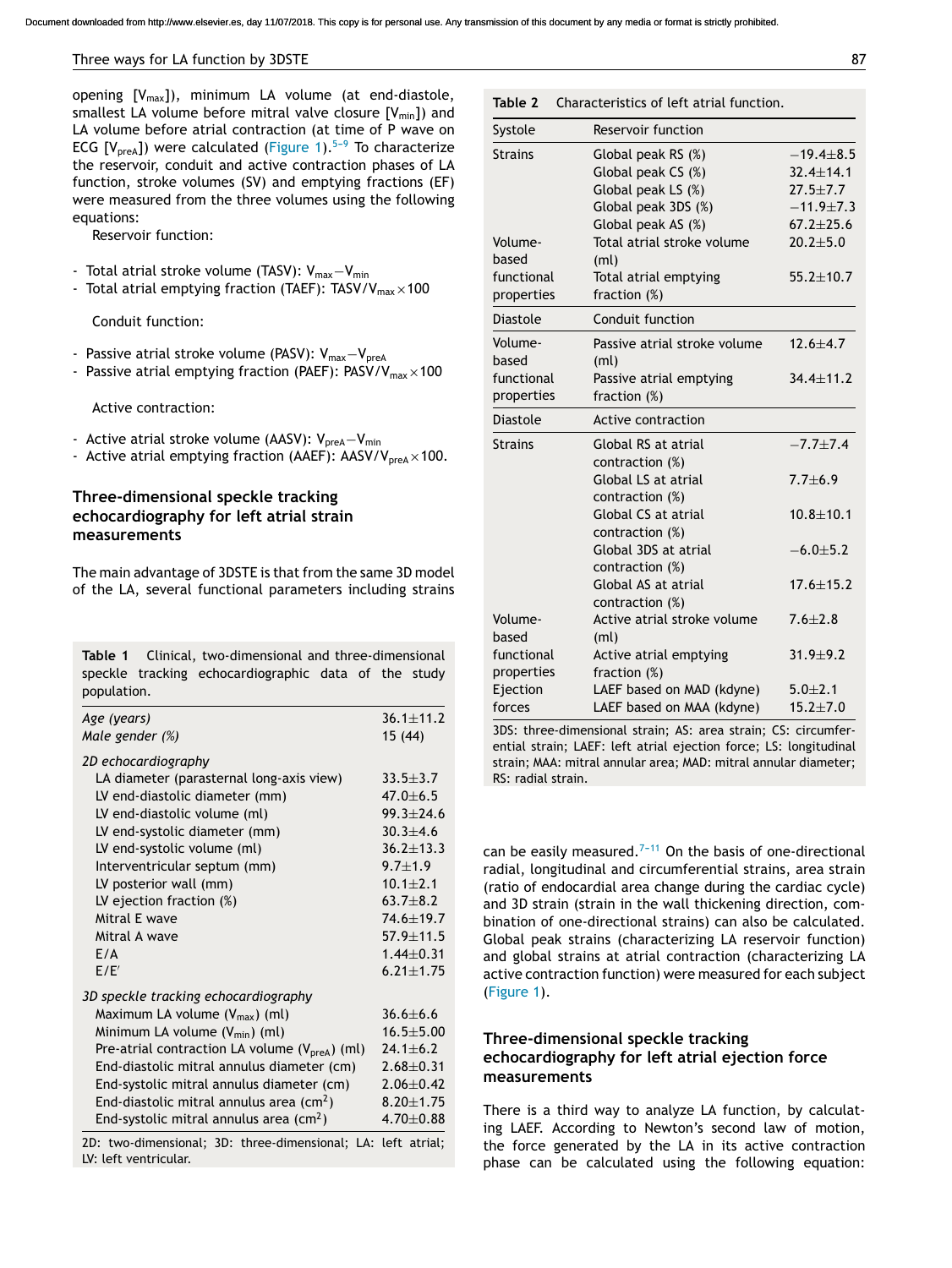



**Figure 4** Interobserver (upper graphs) and intraobserver (lower graphs) agreements and correlations for measuring end-systolic mitral annulus diameter by three-dimensional speckle tracking echocardiography are presented. 3DSTE: three-dimensional speckle tracking echocardiography; MAD: 3DSTE-derived mitral annulus diameter; obs: observer.

| LA function                      | <b>Parameters</b>                | Correlation coefficient<br>with LAEF (MAD) | Correlation coefficient<br>with LAEF (MAA) |
|----------------------------------|----------------------------------|--------------------------------------------|--------------------------------------------|
| Reservoir (systole)              | Peak RS                          | $-0.22$ (p=0.23)                           | $-0.10$ (p=0.58)                           |
|                                  | Peak CS                          | $0.39$ ( $p=0.02$ )                        | $0.29$ ( $p=0.11$ )                        |
|                                  | Peak LS                          | $0.32$ (p= $0.05$ )                        | $0.24$ ( $p=0.18$ )                        |
|                                  | Peak 3DS                         | $-0.14$ (p=0.44)                           | $-0.07$ (p=0.69)                           |
|                                  | Peak AS                          | $0.43$ (p= $0.01$ )                        | $0.31$ (p=0.07)                            |
|                                  | Total atrial stroke volume       | $0.30$ (p=0.05)                            | $0.31$ (p=0.05)                            |
|                                  | Total atrial emptying fraction   | $0.31$ (p=0.05)                            | $0.25$ (p=0.15)                            |
| Conduit (diastole)               | Passive atrial stroke volume     | $0.18$ ( $p=0.33$ )                        | $0.26$ (p=0.15)                            |
|                                  | Passive atrial emptying fraction | $0.10$ (p= $0.40$ )                        | $0.14$ ( $p=0.45$ )                        |
| Active contraction<br>(diastole) | RS at atrial contraction (%)     | $-0.26$ (p=0.15)                           | $-0.20$ (p=0.26)                           |
|                                  | CS at atrial contraction (%)     | $0.21$ (p=0.26)                            | $0.18$ (p=0.34)                            |
|                                  | LS at atrial contraction $(\%)$  | $-0.12$ (p=0.54)                           | $-0.17$ (p=0.37)                           |
|                                  | 3DS at atrial contraction (%)    | $-0.44$ (p=0.01)                           | $-0.37$ (p=0.03)                           |
|                                  | AS at atrial contraction %)      | $0.18$ (p= $0.32$ )                        | $0.13$ (p= $0.50$ )                        |
|                                  | Active atrial stroke volume      | $0.26$ (p=0.15)                            | $0.28$ (p=0.12)                            |
|                                  | Active atrial emptying fraction  | $0.36$ (p=0.04)                            | $0.27$ (p=0.12)                            |

**Table 3** Correlations between left atrial ejection force and other characteristics of left atrial function.

3DS: three-dimensional strain; AS: area strain; CS: circumferential strain; LAEF: left atrial ejection force; LS: longitudinal strain; MAA: mitral annular area; MAD: mitral annular diameter; RS: radial strain.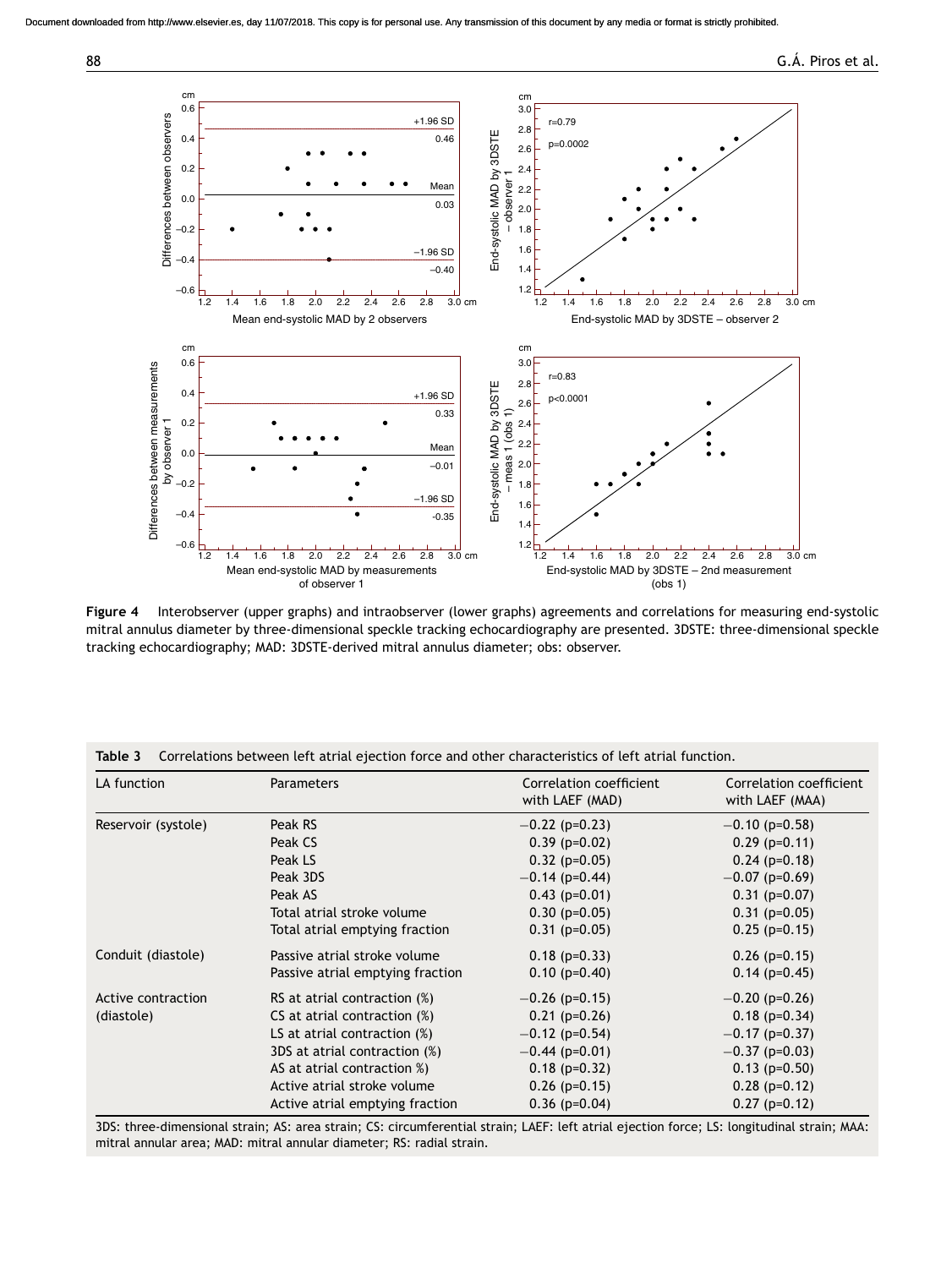

**Figure 5** Interobserver (upper graphs) and intraobserver (lower graphs) agreements and correlations for measuring end-diastolic mitral annulus area by three-dimensional speckle tracking echocardiography. 3DSTE: three-dimensional speckle tracking echocardiography; MAA: 3DSTE-derived mitral annulus area; obs: observer.

LAEF=0.5 $\times$ 1.06 $\times$ (MAD or MAA) $\times$ V<sup>2</sup>, where 0.5 is a coefficient, 1.06 g/cm<sup>3</sup> is the blood density, MAD is the mitral annulus diameter, MAA is the mitral annulus area, and V is the peak A wave velocity.<sup>13</sup> From the same 3D echocardiographic dataset, the mitral annulus (MA) can be obtained by optimizing cross-sectional planes on the endpoints of the MA in AP4CH and AP2CH views<sup>12</sup> (Figure 2). MAD is then defined as the perpendicular line drawn from the top of the MA curvature to the middle of the straight MA border, while MAA can also be measured using planimetry. For measurement of LAEF, diastolic MAD and MAA data were used.

#### **Statistical analysis**

Continuous variables are expressed as mean values  $\pm$  standard deviation, while categorical data are summarized as percentages. A p value of <0.05 was considered to indicate statistical significance. Pearson's coefficient was used for correlations. Recently, intra- and interobserver agreement for LA volumes and functional properties were assessed in papers based on the MAGYAR-Healthy and MAGYAR-Path studies.<sup>6,8</sup> However, 3DSTE-derived MAD and MAA were not assessed. Intra- and interobserver agreements were studied according to Bland and Altman's method.<sup>14</sup> All calculations were performed with commercially available software (Med-Calc, Mariakerke, Belgium).

#### **Results**

#### **Clinical and echocardiographic data**

Baseline clinical and echocardiographic data for the study population are presented in Table 1. All two-dimensional (2D) echocardiographic and 3DSTE-derived data were in normal ranges in this healthy population.

#### **Left atrial functional parameters**

Volume-based and strain parameters derived from 3DSTE characterizing all phases of LA function together with LAEF are presented in Table 2.

#### **Correlations**

Both MAD- and MAA-based LAEF showed correlations with global 3D strain at atrial contraction, and MAD-based LAEF correlated with AAEF (Table 3). Although LAEF is a characteristic of LA booster pump function, correlations could be demonstrated between LAEF and volume-based and strain characteristics of LA reservoir function, as well global peak strains, TASV and TAEF. No correlation could be demonstrated between LAEF and parameters characterizing LA conduit function (PASV, PAEF).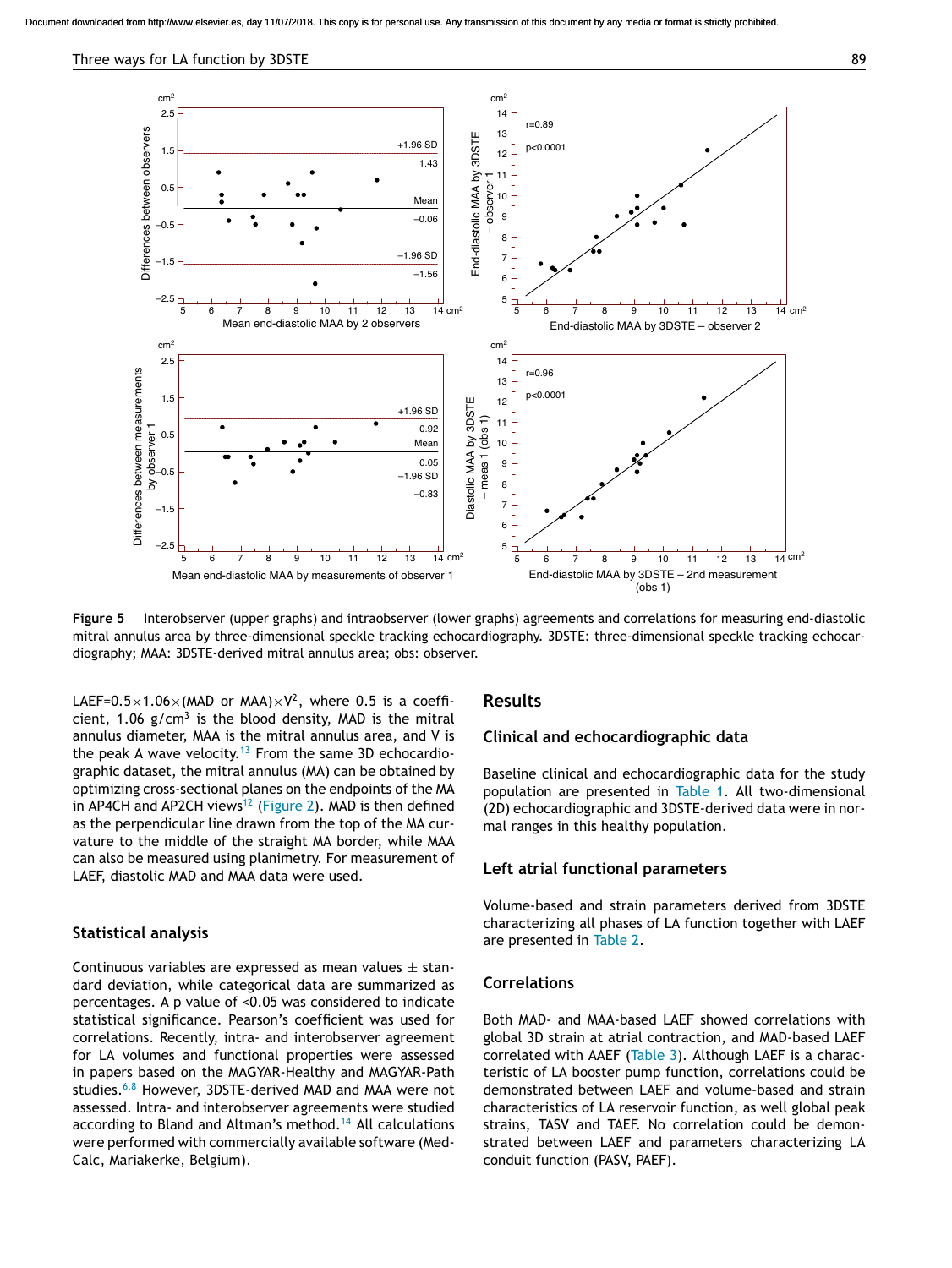



**Figure 6** Interobserver (upper graphs) and intraobserver (lower graphs) agreements and correlations for measuring end-systolic mitral annulus area by three-dimensional speckle tracking echocardiography. 3DSTE: three-dimensional speckle tracking echocardiography; MAA: 3DSTE-derived mitral annulus area; obs: observer.

## **Reproducibility of mitral annular diameter and mitral annular area measurements**

Reproducibility measurements were performed in 17 healthy controls. The mean  $\pm$  standard deviation differences in values obtained by two observers for the measurements of 3DSTE-derived diastolic and systolic MAD and diastolic and systolic MAA were -0.02±0.43 cm, 0.02±0.43 cm,  $-0.06 \pm 1.49$  cm<sup>2</sup> and  $0.07 \pm 1.02$  cm<sup>2</sup>, respectively. Correlation coefficients between measurements of two observers were 0.77, 0.79, 0.89 and 0.89 (p=0.0003, 0.0002, <0.0001 and <0.0001), respectively (interobserver agreement) (Figures 2–5). The mean  $\pm$  standard deviation differences in values obtained in two measurements by the same observer for 3DSTE-derived diastolic and systolic MAD and diastolic and systolic MAA were 0.03±0.38 cm, −0.01±0.34 cm,  $0.05 \pm 0.87$  cm<sup>2</sup>, and  $0.04 \pm 0.97$  cm<sup>2</sup>, respectively. Correlation coefficients between these independent measurements by the same observer were 0.78, 0.83, 0.96 and 0.90 (p=0.0002, <0.0001, <0.0001 and <0.0001), respectively (intraobserver agreement) (Figures  $3-6$ ).

## **Discussion**

The newly developed 3DSTE is a non-invasive imaging methodology with chamber quantification capability based on block-matching of the myocardial speckles of the endocardial border during their frame-to-frame motion.<sup>2</sup> The usefulness of 3DSTE for LA volumetric assessments has been demonstrated and validated by 2D echocardiography,<sup>6</sup> two-dimensional speckle tracking echocardiography  $(2DSTE)$ ,<sup>5</sup> RT3DE<sup>3</sup> and computed tomography.<sup>5</sup> Moreover, 3DSTE-derived LA strain measurements have also been reported $7-11$  and validated by 2DSTE.<sup>10</sup>

In most cases, volumetric and strain assessments can be performed simultaneously using the same 3D model of the LA. However, there is a third way to characterize LA function during the same examination, by measuring LAEF, the force exerted by the LA to accelerate blood into the LV during atrial systole. LAEF is based on classic Newtonian mechanics and is a potentially useful index for assessing atrial contribution to diastolic performance.<sup>13</sup> Compared to 2D imaging, both 3D echocardiographic techniques, RT3DE<sup>15-17</sup> and 3DSTE, $12$  have been demonstrated to be practicable in assessing LAEF using Doppler-derived mitral inflow A velocity. However, to the best of the authors' knowledge this is the first time possible correlations have been examined between 3DSTE-derived LAEF and LA strain and volumebased functional properties to assess cardiac systolic and diastolic function in healthy subjects.

In a recently published paper from the MAGYAR-Healthy Study, 3DSTE appeared to be feasible in detecting cyclic changes in LA volume, and calculation of its functional properties was comparable to 2D echocardiography. Good correlations were found between the two techniques for LA